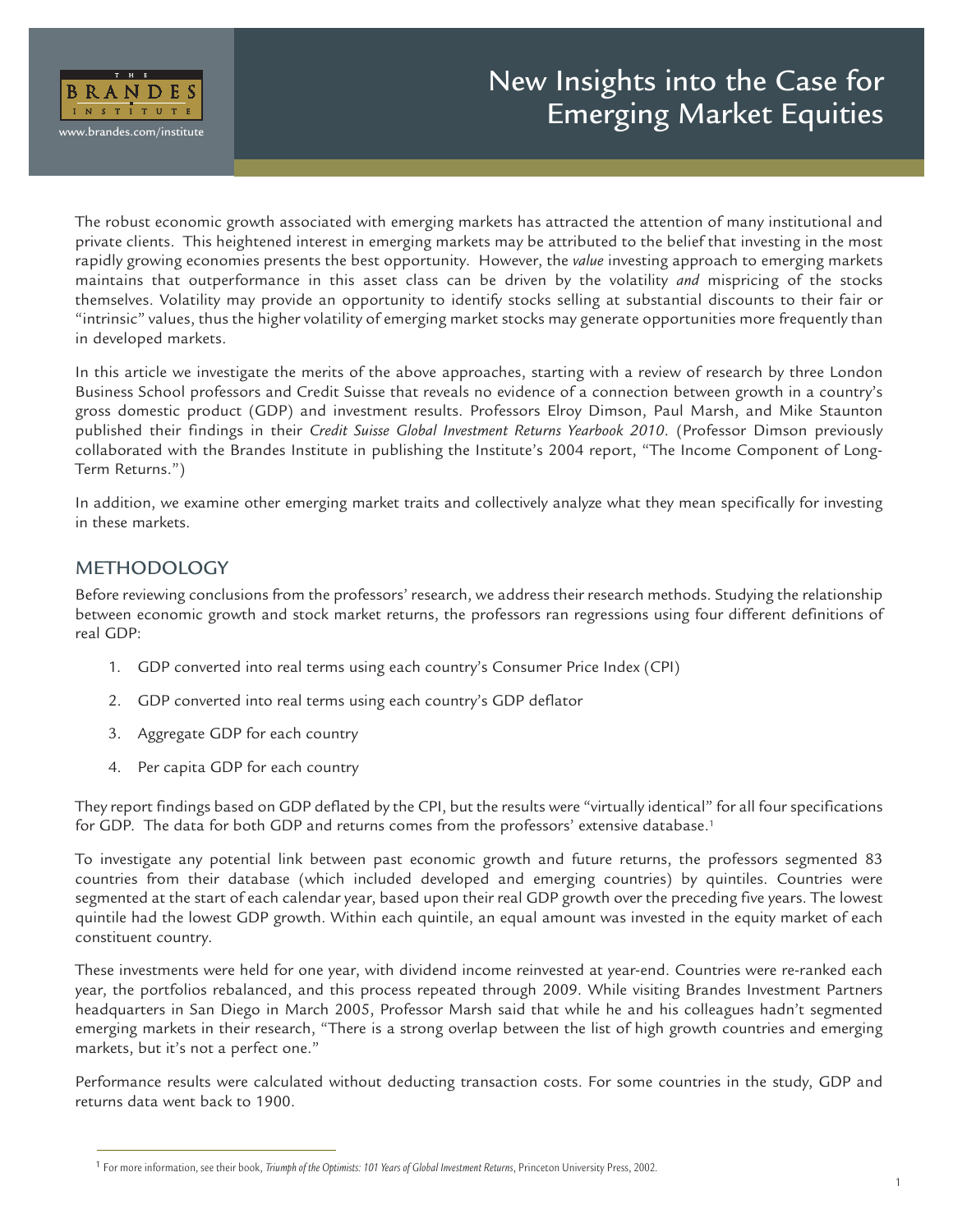

## RESULTS

The professors' findings demonstrated no discernable relationship between returns and GDP growth. Exhibit 1 reflects results for all 83 countries in the study. Of these 83 countries, the majority were identified as emerging or frontier market countries by MSCI. GDP and returns data were used from the first year in which it was available for each country.



#### Exhibit 1: Annualized Equity Returns by GDP Growth Quintiles – All 83 Countries, 1900-2009

Dimson, Marsh, and Staunton also examined the relationship between returns and GDP growth for all 83 countries between 1972-2009 (1972 was the first year where GDP was available for all countries). Surprisingly, countries with the lowest GDP growth had the highest market returns. Please see Exhibit 2.



#### Exhibit 2: Annualized Equity Returns by GDP Growth Quintiles – All 83 Countries, 1972-2009

The professors concluded, "There is no evidence of outperformance by high-growth economies. Historically, the total return from buying stocks in the low growth countries has equaled or exceeded the return from buying stocks in the highgrowth economies." <sup>2</sup>

Source: Credit Suisse Global Investment Returns Yearbook 2010. Past performance is not a guarantee of future results.

Source: Credit Suisse Global Investment Returns Yearbook 2010. Past performance is not a guarantee of future results.

<sup>2</sup> Credit Suisse Global Investment Returns Yearbook 2010. Page 17.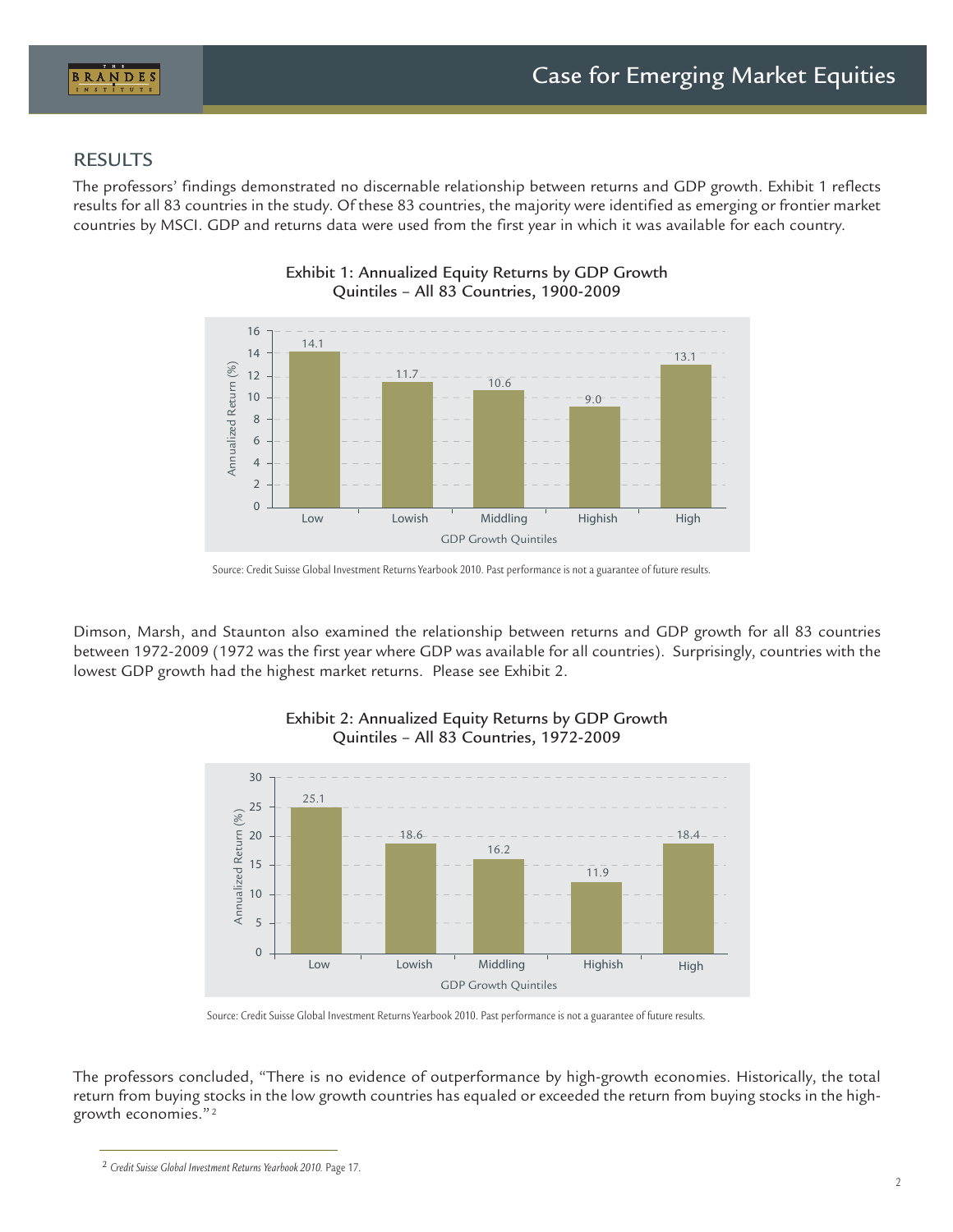

In addition to identifying no evidence of a positive relationship between GDP growth rates and subsequent stock market returns, in their prior research<sup>3</sup> the professors noted several countries that exhibited a negative correlation. Extending the value vs. glamour theme, the professors surmised that this dynamic may be caused by several reasons: an overreaction to good economic news reflected in higher equity prices, a declining equity risk premium in countries with improving economies, and/or shareholder dilution through initial public offerings, privatization, and equity issuance.

Separately, the researchers found that a country "That has a small capital market may have a gap between economic growth and equity performance."4 In other words, privately owned businesses (which are unavailable to stock market investors) or multi-national companies (based in developed markets) doing business in emerging markets may account for a significant percentage of a country's economic growth. This also suggests that small- or mid-cap emerging market stocks, which have low representation in the major indices for emerging markets, may better capture intra-country economic growth than their large-cap peers.

# VALUE VS. GLAMOUR IN EMERGING MARKETS

The professors' value vs. glamour analogy prompted us to compare returns for these investment styles within the world's emerging markets. Applying the methodology used in the Brandes Institute's research paper, "The Value Premium in Non-U.S. Markets," we isolated emerging markets and compared historical returns.<sup>5</sup>

To quickly recap the methodology for this study, we used the Worldscope database and defined emerging markets as any country in the MSCI Emerging Markets (EM) Index. Consistent with our published research paper, we excluded the smallest 50% of all companies in each country to represent a more truly "investable" universe. Starting with data from June 30, 1980, we segmented this universe into value and glamour constituents by dividing the universe into deciles based on price-to-book (P/B) ratios. Stocks with the lowest P/B ratios were those in the top deciles and those with the highest P/B ratios (i.e., the glamour stocks) were in the bottom deciles. We then tracked the aggregate performance of each decile over the next five years. We repeated these steps for each of the remaining years of our study (through June 30, 2010) and averaged returns for each of these 5-year periods for comparative purposes. In Exhibit 3, we share our findings.





Source: Worldscope; FactSet, as of 6/30/10. Past performance is not a guarantee of future results.

Our results reveal that emerging market value stocks (in the upper deciles) tended to outperform glamour stocks over the long term. At the extremes, the average annualized return for glamour stocks in decile 1 was 4.4% vs. 20.8% for value stocks in decile 10. Consistent with the findings of Dimson, Marsh, and Staunton, we found that higher expected growth (in this case, a higher valuation) did not manifest into higher subsequent performance.

<sup>3</sup> Global Investment Returns Yearbook 2005.

<sup>4</sup> Credit Suisse Global Investment Returns Yearbook 2010. Page 15.

<sup>5</sup> For the updated report "Value vs. Glamour: A Global Phenomenon," visit the Brandes Institute website at www.brandes.com/institute.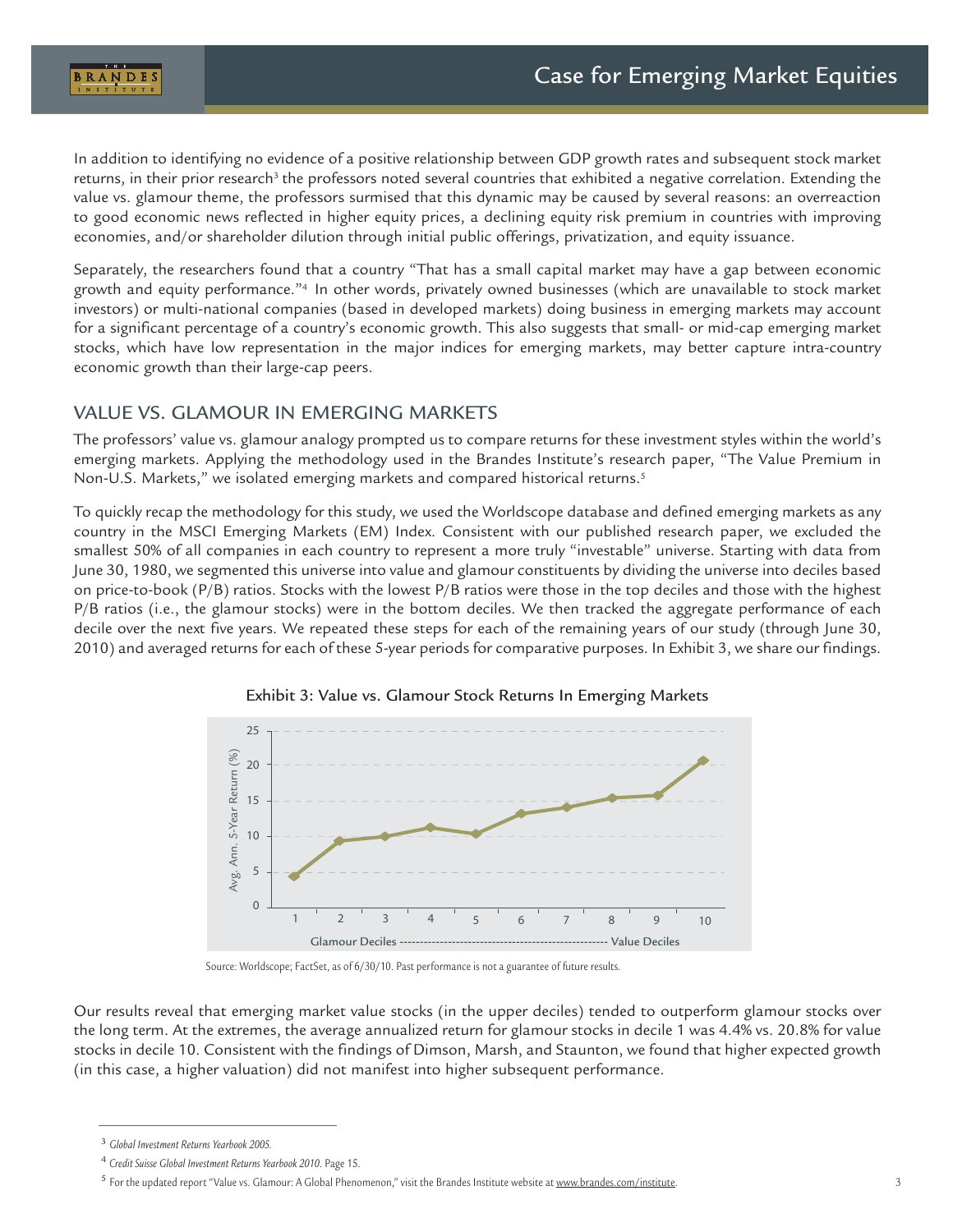

# BACKGROUND ON THE CASE FOR EMERGING MARKETS

While focusing on GDP growth and stock market returns, Professors Dimson, Marsh, and Staunton recognized that investors generally consider emerging markets for two reasons: return potential and diversification benefits. But are these reasons valid? Here, we investigate the performance of emerging markets and the correlation of their returns with the U.S. market over the last 20 years.

Emerging market indices delivered exceptional gains between 1991 and 1993, and suffered performance setbacks tied to a number of financial and currency crises in the mid to late '90s. The emerging market indices have recovered sharply over the past few years, until the global financial crises of 2008-09. As returns have tended to be volatile, Exhibit 4 illustrates the rolling 5-year returns for the MSCI EM Index, developed, non-U.S. equities, as measured by the MSCI EAFE Index, and the U.S. market, as measured by the S&P 500 Index.





Source: FactSet, as of 09/30/10. Past performance is not a guarantee of future results.

Rolling periods represent a series of overlapping, smaller time periods within a single, longer-term time period. For example, over a 20-year period, there is one 20-year rolling period, eleven 10-year rolling periods, sixteen 5-year rolling periods, and so forth.

With respect to diversification benefits, emerging markets, again measured by the MSCI EM Index, had a correlation of .81 with the U.S. market, as measured by the S&P 500 Index, at the end of the third quarter of 2010. While this correlation is a bit lower than non-U.S. developed markets, as measured by the MSCI EAFE Index, both have risen since their lows at year-end 1996. Please see Exhibit 5 on the following page. The data in Exhibit 5 is based on monthly, gross returns (in U.S. dollars) for rolling, 60-month periods between September 1990 and September 2010.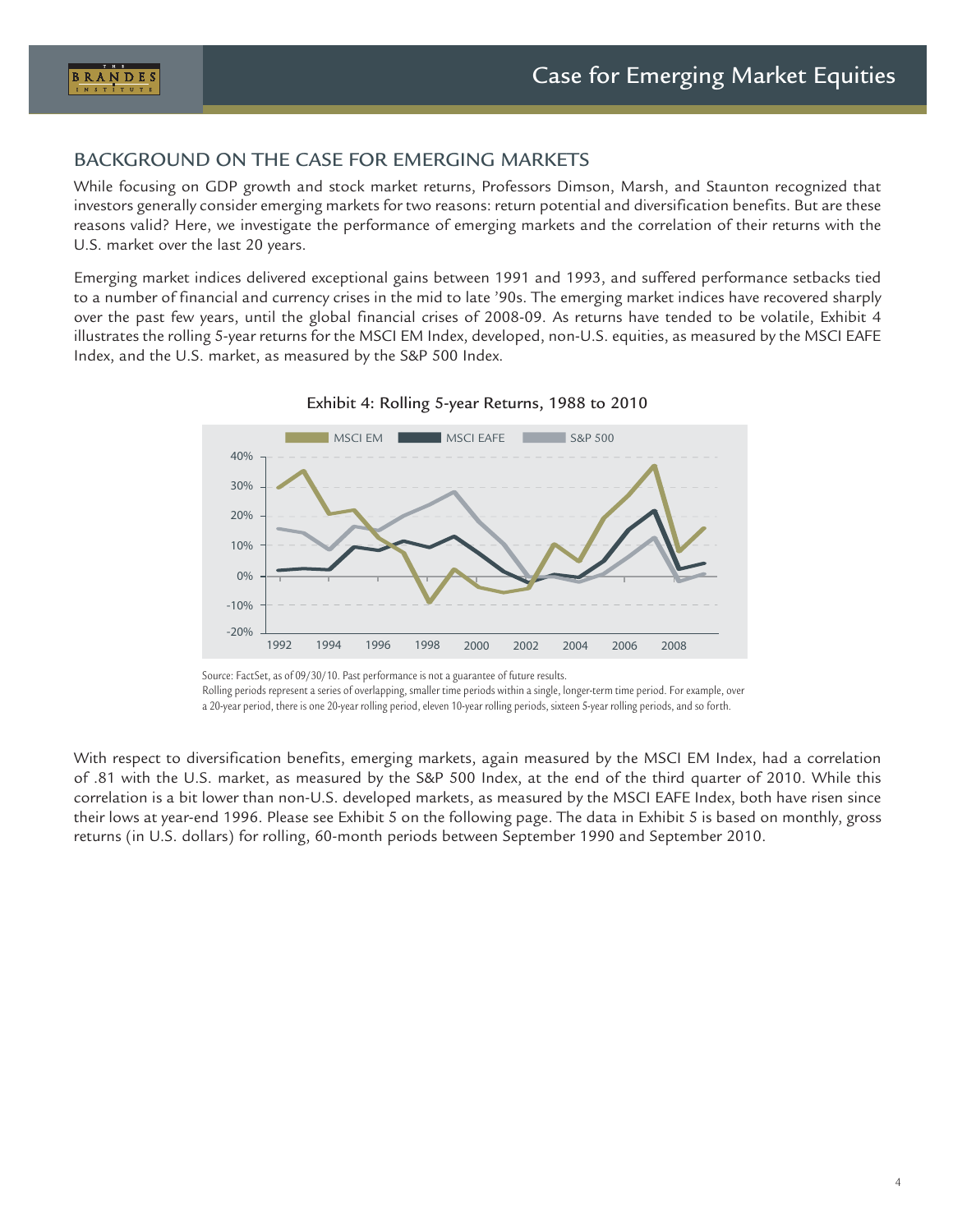



Exhibit 5: Correlation of Returns vs. S&P 500 Index (Rolling 60-Month Periods)

Source: FactSet, as of 09/30/10. Past performance is not a guarantee of future results. Rolling periods represent a series of overlapping, smaller time periods within a single, longer-term time period. For example, over a 20-year period, there is one 20-year rolling period, eleven 10-year rolling periods, sixteen 5-year rolling periods, and so forth.

Do mixed performance results and rising correlations suggest limited benefits for emerging market investing? Not for individual stock pickers. Correlation of returns among indices may not capture the true opportunities available within these markets. Price fluctuation among index constituents may prove a better gauge of the volatility stock pickers need to identify and profit from short-term mispricings. With this in mind, we studied the standard deviations of returns for each stock in the S&P 500, MSCI EAFE, and MSCI Emerging Markets Indices. We started with all the constituents in each index as of December 31, 2009 and calculated their average, annual standard deviations, using local currencies, for the prior 1-, 5-, and 10-year periods. As shown in Exhibit 6, the standard deviations for the S&P 500 and EAFE Index are comparable in each period. However, the standard deviations within emerging markets are higher for the 5- and 10-year periods, reflecting greater price fluctuations – and thus, potentially greater opportunity.

#### Exhibit 6: Standard Deviation of Index Constituents (Annualized Averages as of 09/30/10)

|         | STANDARD DEVIATION SUMMARY |        |         |
|---------|----------------------------|--------|---------|
|         | 1 Year                     | 5 Year | 10 Year |
| S&P 500 | 30.7                       | 35.4   | 36.6    |
| EAFE    | 29.3                       | 33.9   | 33.4    |
| EM.     | 32.0                       | 43.5   | 45.1    |

Source: FactSet. Past performance is not a guarantee of future results.

Given this data on emerging markets' performance history, correlations, and constituent-level volatility, as well as the London Business School professors' recent findings regarding GDP growth and investment market returns, what conclusions can emerging market investors draw?

## WHAT DOES THIS MEAN FOR EMERGING MARKET INVESTORS?

After debunking the notion that powerful stock market returns generally are found in countries with robust economic growth, the professors answer the question of whether investors should avoid emerging markets. They assert, "That is not an implication that should be drawn from our research." Instead, they emphasize diversification as the primary reason for allocating assets to developing markets, suggesting investors maintain "a strategic exposure." Please note that diversification does not assure a profit or protect against a loss in declining market. The findings in this report underscore key considerations for investors in the world's emerging markets: